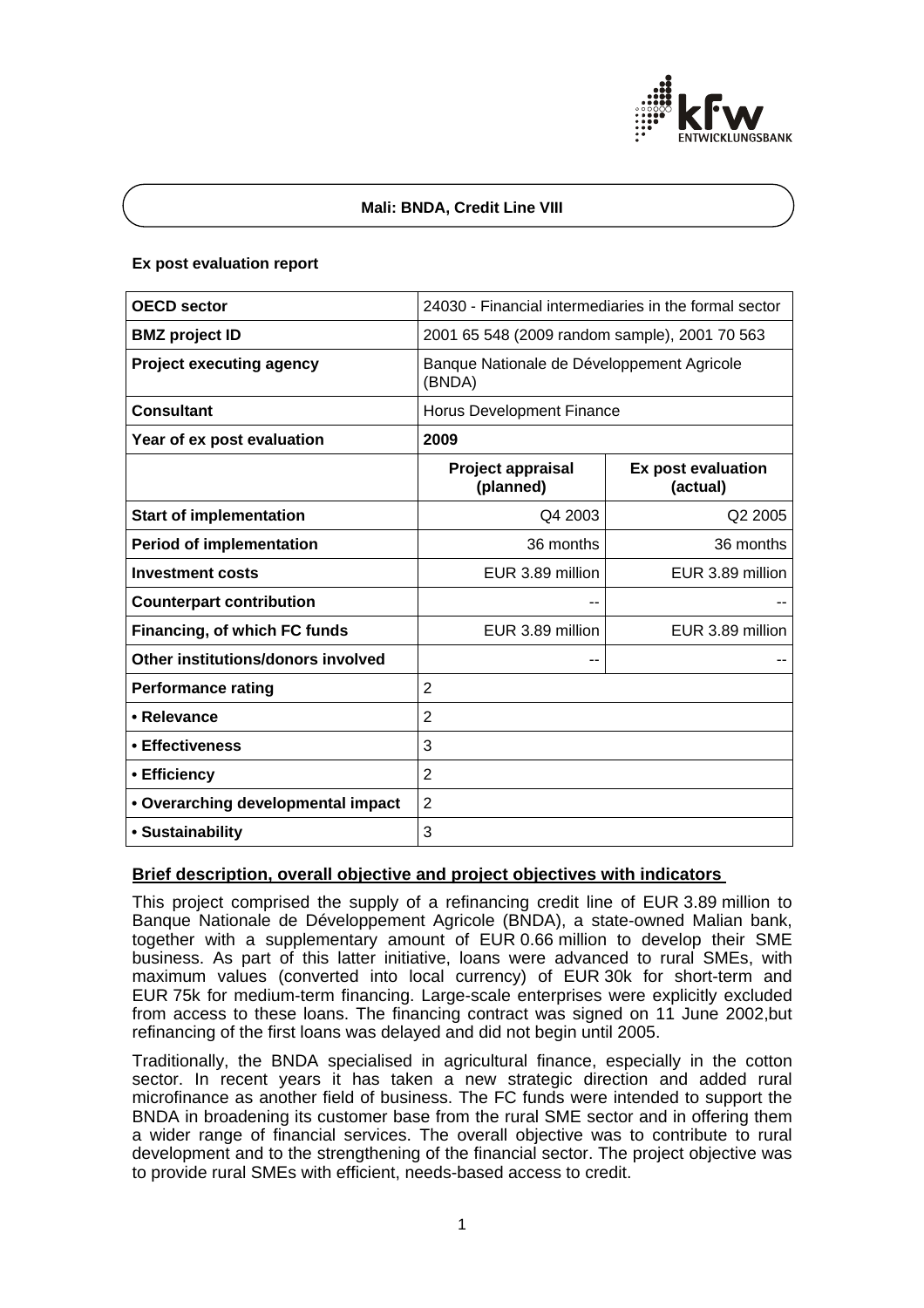

The following performance indices were adopted as indicators for both the project objective and the overall objective:

- 1. Non-performing loans should not exceed 12 % of total bank liabilities (indicator 1a) and should be below the average for the banking sector (indicator 1b);
- 2. Repayment rate for BNDA loans should be at least 95 %;
- 3. Loan approvals to SMEs should total FCFA 3 billion (EUR 4.6 million) by 2005 at the latest.

## **Project design/major deviations from original planning and their main causes**

The project was (predominantly) concerned with access to finance for rural SMEs. The project was originally placed in the agricultural category, which is emphasised by the fact that the project prioritised rural areas. In addition, the project had a secondary objective: to free the bank, at least in part, from its role purely as a provider of operating finance to agricultural businesses, and thereby promoting the bank's financial stability through diversification. This would also benefit manufacturing companies in rural areas and hence, indirectly, the agricultural sector.

The project's focus on rural SMEs remained unchanged throughout its duration, although the target group was eventually broadened and urban SMEs were also admitted. The orientation toward rural areas ought to have been covered by an additional indicator or defined more closely. Nonetheless, we believe it is reasonable to assume that the project's actual contribution primarily benefited its rural target group, since the BNDA is the bank with the greatest number of rural branches in Mali (even if these tend to be located in regional centres) and around 80 % of programme loans were issued outside the capital Bamako. Bearing these aspects in mind, we believe the indicators were appropriate markers for project objective attainment. However, they are too brief for an effective statement on the achievement of overall objectives. From today's perspective, the project's contribution to improving access to credit for SMEs should have been monitored with regard to the sustainable establishment (in both organisational and financial terms) of the SME business within the BNDA, and with reference to the BNDA's contribution to growth in private sector credit relative to GDP. We have borne this in mind in our evaluation of the project.

The Malian Government forwarded the EUR 3.89 million FC grant to the BNDA as a loan, at a rate of 3 % annually. The total term was 12 years, including a grace period of five years. The funds remain at the BNDA's disposal over that period on a revolving basis. Capital and interest repayments on that forwarding loan are managed by the BNDA and have not yet been used. The BNDA can use some of these funds – with KfW's approval – as guarantees (up to a maximum of 60 %) for refinancing rural microfinance institutions. Approximately EUR 61k of credit from the supplementary provision was not taken up. In view of the fixed Euro exchange rate, no particular currency risks have been identified.

After some delays, lending to SMEs began in 2005, with six loans to the value of FCFA 33 million (EUR 503 k), and climbed rapidly in the following years to a total of FCFA 7.4 billion (EUR 11.3 million) in the first ten months of 2009. Due to the delay in starting the project, the level of FCFA 3 billion of loans granted, which was originally envisaged under the project objectives for 2005, was not attained until 2007. Averaged over the full period since 2005, annual loan turnover stands at 2.5, i.e. the average loan duration has only been 4.8 months. 98 % of all loans were granted on terms of less than 12 months. However, it is not immediately clear in what respect a revolving fund, with multiple loan rollovers, can be considered genuinely long-term. The consultant also made this criticism. The BNDA subsequently changed their business policy in this area; at present they may well offer investment loans if the intended use of the funds is the procurement of an investment asset. The number of loans granted to date stands at 2,506, corresponding to an average value of FCFA 7.15 million (EUR 10,900). Lending can therefore be assumed to be taking place within the SME target group. The upper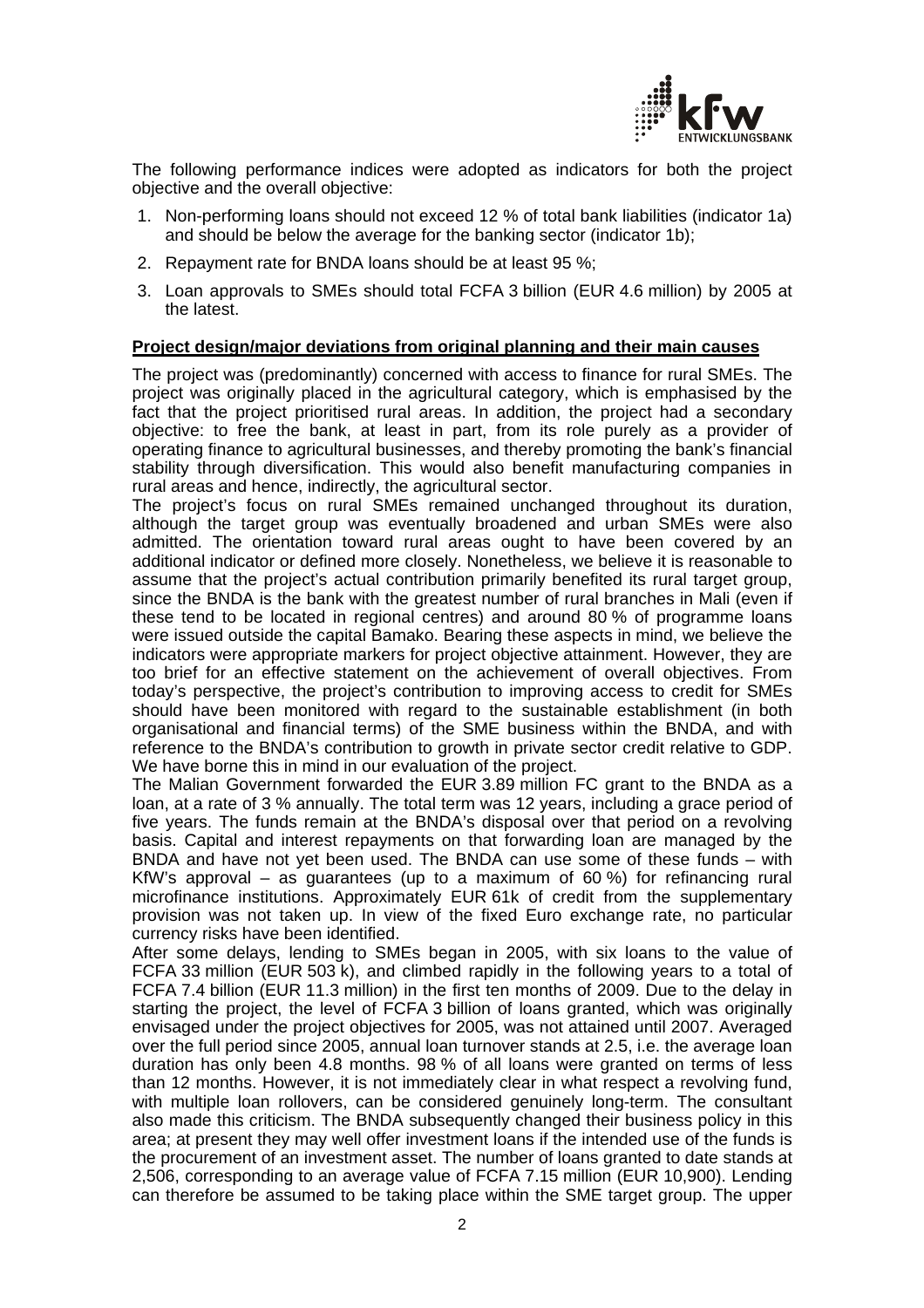

limit for individual loans of FCFA 30 million was not exceeded; the majority of loans (approx. 80 %) fall below the EUR 10,900 average. At an average of 14 % p.a., interest rates are in line with market norms.

The supplementary programme comprised setting up a unit within the organisation for the allocation of SME loans, together with all related activities such as the recruitment, training of suitable staff, 'on the job' training for selected employees, and the establishment of the SME business within the BNDA institution. In May 2006 the leader of the local consultancy team handed over management of the SME unit to his BNDA counterpart, who continues to fulfil this function today. Within the organisational structure, the SME unit is classed as a subdivision of the 'Département Commercial et du Marketing'.

## **Key results of the impact analysis and performance rating**

With regard to the overall objective, it is reasonable to assume that a contribution has been made to rural development and to the strengthening of the financial sector. In view of the deficiencies which existed regarding access to finance for SMEs, and considering the enormous significance of SMEs for employment and the economy in Mali, the objective of improving this access for (predominantly) rural SMEs is well aligned with the Malian Government's overall developmental objectives in the field of poverty reduction. We also judge that supporting SMEs through access to lending sits appropriately with the general objectives of German DC (Development Cooperation) for poverty reduction and rural development. No data on gender was collected when loans were advanced. Around a fifth of the BNDA's customers are women. Nevertheless, we believe that in the Malian context, the project has the potential to improve gender equality. The project did not seek to achieve effects in the area of governance, nor was there any evidence that the BNDA had given any consideration to environmental concerns. However, the projects that were financed were very small-scale, and the enterprises involved were predominantly either trading concerns or small businesses that created scarcely any environmental risks.

Having assessed all the foregoing risks and effects, we have arrived at the following evaluation of the project's developmental efficacy:

Relevance: Support for the SME sector is not one of the priorities of German developmental cooperation in Mali. The project was originally placed in the agricultural category, due to the BNDA's original orientation towards agricultural financing. However, the project under evaluation was clearly aimed at freeing the bank, at least in part, from the agricultural sector – in accordance with its own business strategy – in order to diversify into more profitable areas of financing and thereby improve its overall stability. Hence it focused predominantly on small and medium-sized enterprises, which employ the vast majority of Mali's working population, rendering it also relevant for the goal of reducing poverty. This is in accordance with the Malian Government's developmental strategy, should not be overlooked. The next sector in terms of size (mid-sized enterprises) is currently covered by AFD support; in the area of microloans, independent financial institutions (microbanks) in particular are refinanced through the BNDA. Donor coordination has been good. The project design conforms to guidelines for projects in the financial sector. We have assessed the project's relevance as good (rating 2).

Effectiveness: Based on the indicators defined, achievement of objectives stands as follows:

POI 1: The target for non-performing loans not to exceed 12 % as a proportion of total bank obligations (indicator (1a)) was not attained; however, the proportion was well below the average for the banking sector in Mali (indicator (1b)). The overall rise in non-performing loans must also be seen in light of the enormous problems in the cotton sector, in which the BNDA, as the primary agricultural bank, is heavily involved.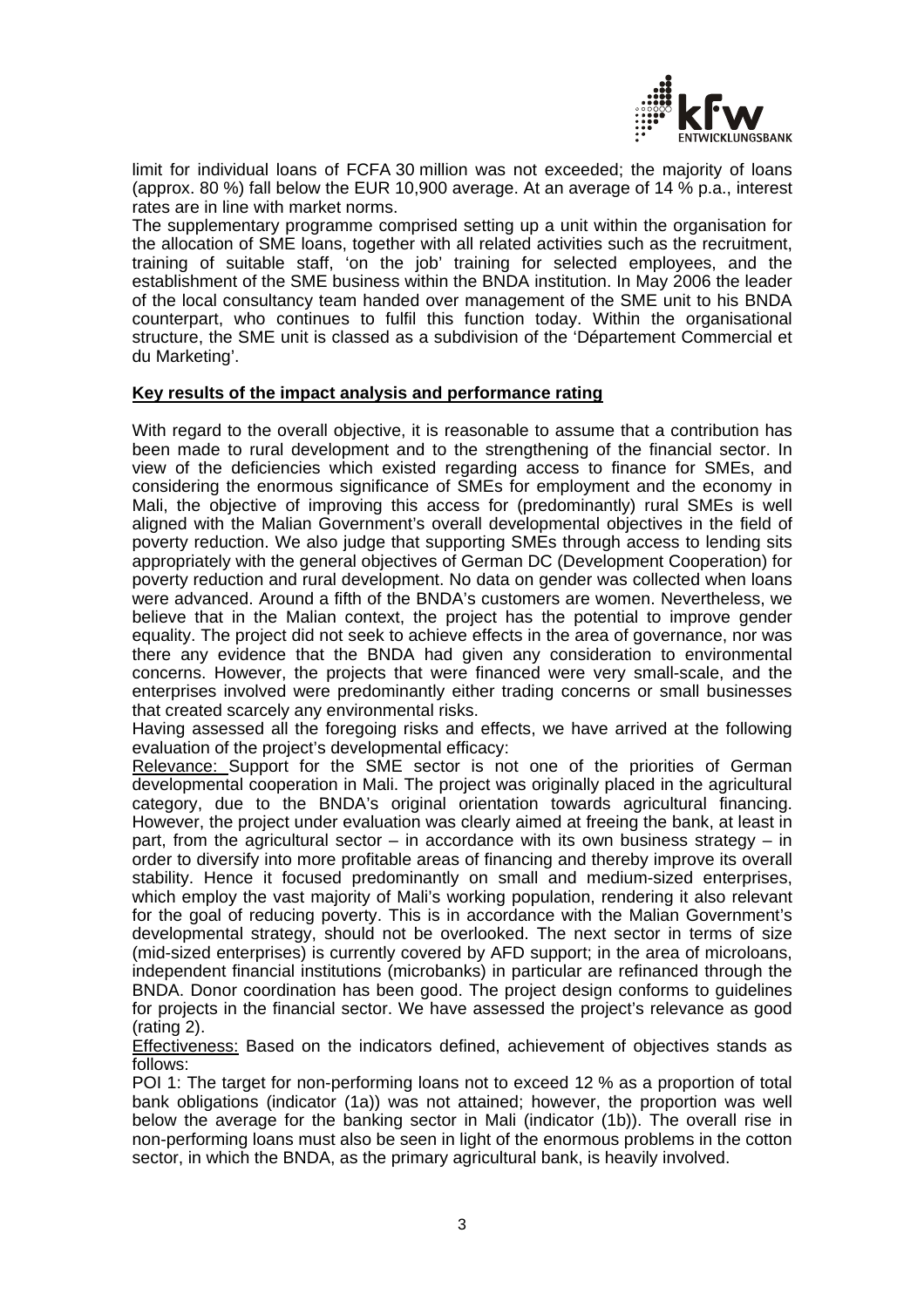

POI 2: The repayment rate for refinanced loans currently stands at 95 % just above the target rate,, which had been comfortably achieved in 2007 and 2008. There are grounds to fear that portfolio quality will deteriorate in the medium term.

POI 3: Loan approvals to SMEs amounted to FCFA 3.2 billion in 2007, and have since increased substantially. Approvals stood at FCFA 5.3 billion for 2008, and have already reached FCFA 7.4 billion in the first ten months of 2009; however, the outstanding credit portfolio did not at any time exceed the FC funds that had been provided. This indicator was thus clearly surpassed, albeit with some delay.

Since the BNDA is the bank with the greatest number of rural branches in Mali (even if these tend to be located in regional centres) and around 80 % of programme loans were issued outside the capital Bamako, we believe it is reasonable to assume that the project's actual contribution primarily benefited its rural target group. The SME business has been established in a sustainable fashion; it is considerably more profitable than the BNDA's traditional areas of activity, and it contributes to the wider development of the credit business. However, the business is still not being operated with BNDA's own funds. We have assessed effectiveness as satisfactory (rating 3).

Efficiency: At a rate of 14 % p.a., interest was charged on market terms. Since the BNDA achieved an (actual) profit and the repayment ratio was in line with project objectives, allocative efficiency is seen as good. With a return on equity over recent low-inflation years averaging 5.3 % after tax (10.3 % before tax), the average real interest rate has been positive in the last three years. This remains true even after taking some debatable pension provisions into account, which would lead to a small loss. Furthermore, in terms of net interest margins and cost-income ratio (operating expense / income), the BNDA's performance over the last three years has been acceptable, especially considering the difficult environment and the high level of risk. Lending is seen as efficient, although no separate efficiency indicator was provided for this area. Production efficiency is viewed similarly. We consider the BNDA's nonperforming loan figures to be satisfactory. We assess the project's overall efficiency as good (rating 2).

Overarching developmental impact: No overall objective indicator was set at project appraisal. From today's perspective, an appropriate rise in lending to the Malian SME sector, with a corresponding increase in the proportion of BNDA loans within this growth, would have been a suitable indicator. However, there is insufficient information available for this at present.

It is reasonable to assume that this project made a useful developmental contribution. Some 2,500 SME loans were issued under the programme, with an average loan value of EUR 10,890; 80 % of loans granted were for amounts below this average, and around 45 % were for less than EUR 5,000. We consider it likely that this 'output' has also had a positive influence on the economic situation of the people concerned (around 16,000 so far) and consequently on rural development (outcome-impact); however, this cannot be quantified without more detailed research.

At the same time, another output in the form of sustainable structures for the provision of finance to the target group (predominantly rural SMEs) was put in place at the BNDA and its branches. The BNDA adapted its structures to meet the needs of the SMEs. Moreover, the project has acted as a beacon to four other banks to date. Although one cannot say with certainty that this wouldn't have occurred without the intervention, it is probable that the activities of the BNDA and of the project have at least served to intensify competitor activity in the area of SME financing.

Even though SME finance is not counted as one of the focal areas of the Malian government's development policy, this approach can be viewed as thoroughly forwardlooking, because of the breadth of its impact and its potential for poverty reduction. We have assessed the overarching developmental impact as good (rating 2).

Sustainability: With the help of the consultant, the BNDA has built up the SME loan business with great care. These structures, which are in line with the bank management's own strategy, have been established in a sustainable fashion and are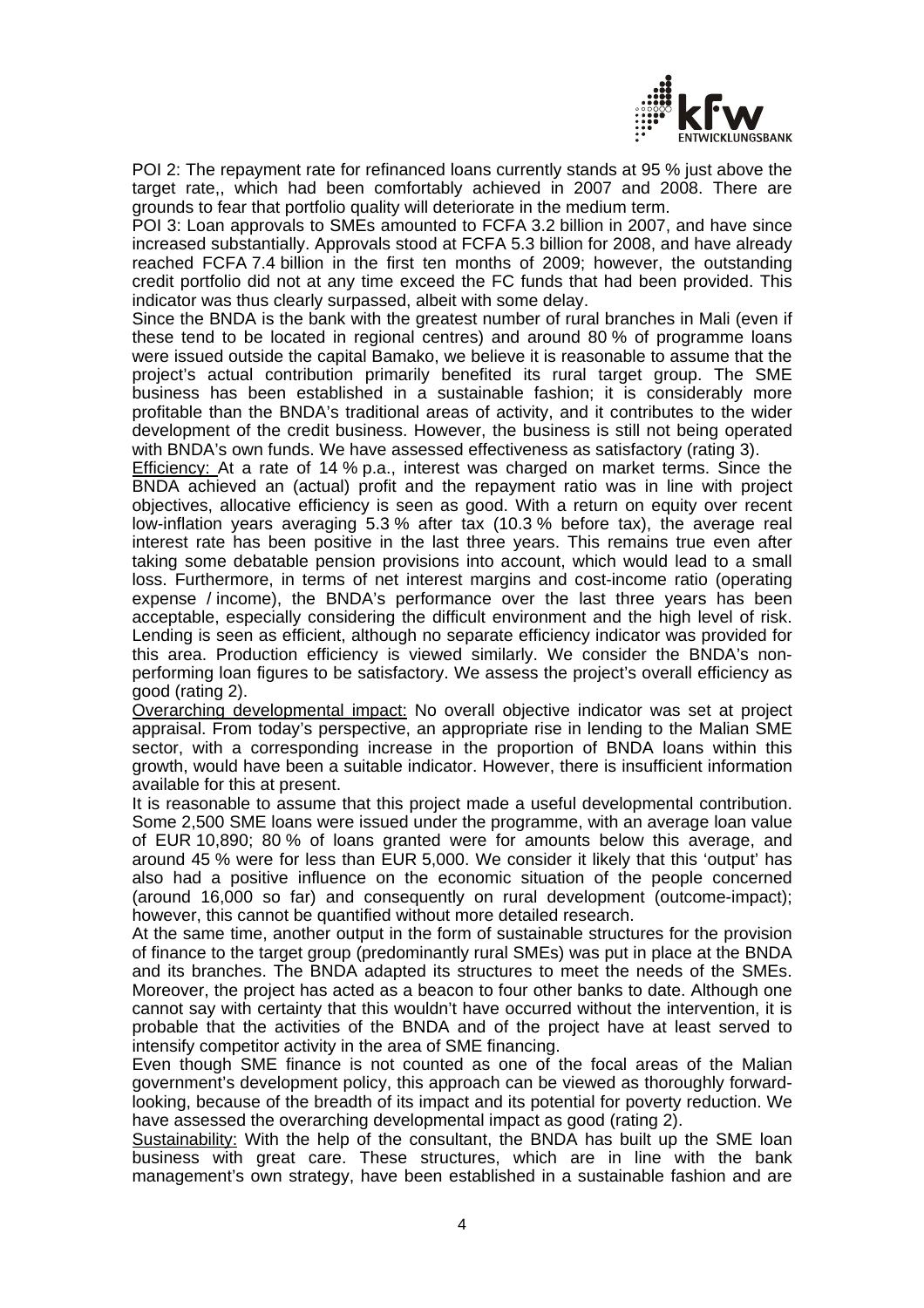

being expanded upwards with the support of the AFD. Hence these structures can serve as templates, and have already been imitated by competitor banks.

One limitation that should be noted is that only donor funds have been used in SME financing to date. For future phases, one should push for a financial exit plan based on more active participation by the BNDA in the financing of SMEs. The possibility of deteriorating portfolio quality due to an expansion of the SME business, particularly in long-term lending, remains an ongoing risk.

It seems probable that sustainable structural changes have also taken place at the level of the SMEs (approximately 2,500 in total) which received loans under the project. Visits to borrowers have confirmed this impression. Borrowers all state that, apart from the credit facilities offered by the BNDA, the finance alternatives available were either considerably worse and more difficult to obtain, or non-existent. It should be noted that several borrowers remarked that they only became aware of the possibility of credit through BNDA advertising. Furthermore, since 2009 investment loans have been issued on terms of up to five years. In our opinion this development is heading in the right direction. We have assessed the project's sustainability as satisfactory (rating 3). In summary, we have arrived at an overall evaluation of the project as good (rating 2).

#### **General conclusions and recommendations**

A degree of habituation to foreign donor support is apparent in the institutions and project executing agencies of this region. We can certainly see the potential of the BNDA to underpin SME financing with its own funds. The impression remains, however, that in the absence of foreign support the project would no longer be managed with the required vigour, especially since small-scale lending is initially more costly and labour-intensive than dealing in large loans. It should be borne in mind that foreign donor support can also have the effect of distorting competition. Before any further funds are granted, a suitable exit strategy should be developed with other donors, the Government of Mali and, where appropriate, other banks.

#### **Abbreviations used**

- AFD Agence Française de Développement
- BNDA Banque Nationale de Développement Agricole
- FCFA CFA Francs
- FC Financial Cooperation
- SME Small and Medium-sized Enterprises (see also PME)
- PAR Portfolio At Risk
- POI Project Objective Indicator